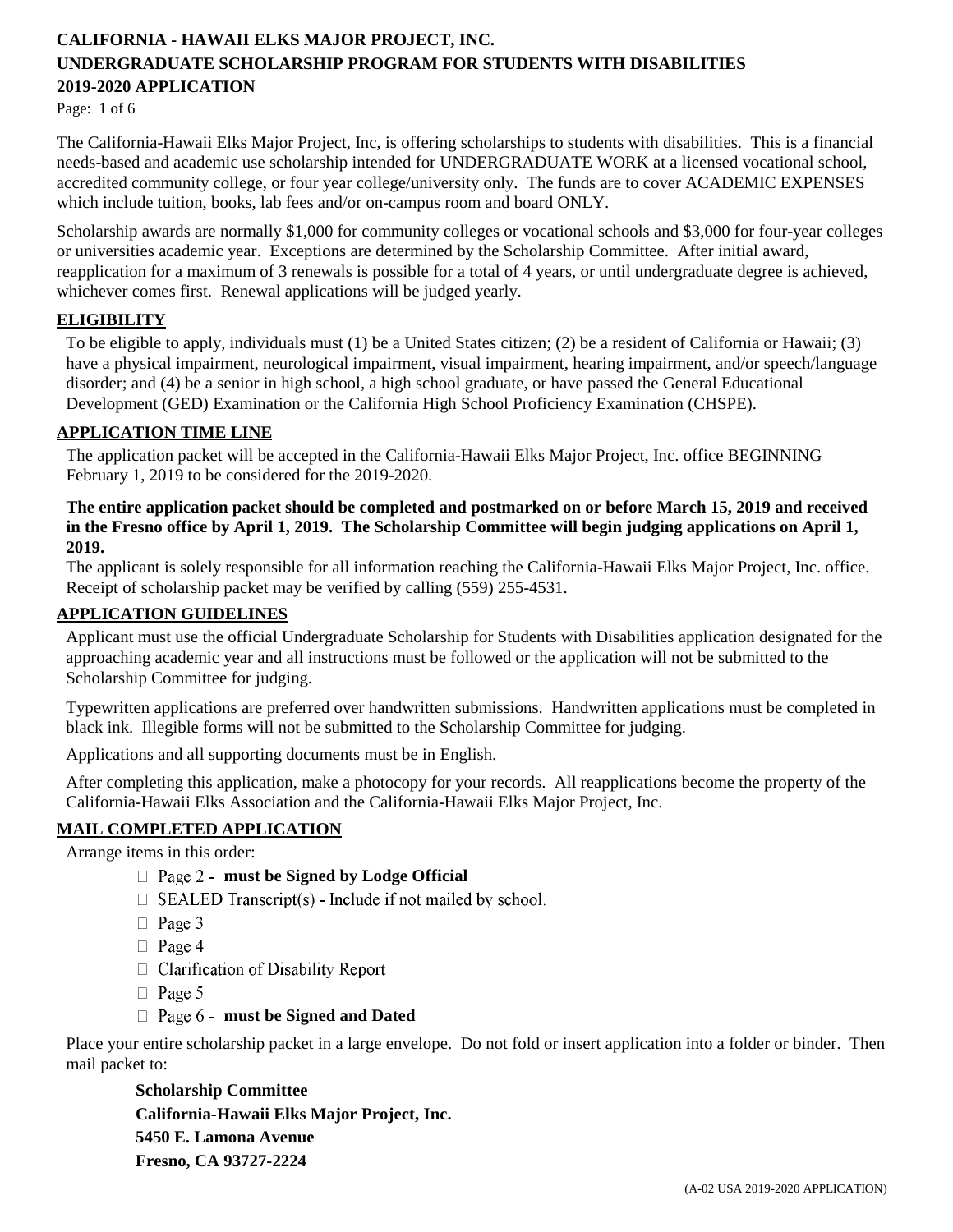Page: 2 of 6

Applicant's Name

# **Lodge Endorsement**

## **The Scholarship Chairman, Exalted Ruler or Secretary of a B.P.O. Elks Lodge must sign the lodge endorsement on this page.**

The sponsoring Lodge is not responsible to interview the applicant or verify that this application conforms to the Undergraduate Scholarship Program for Students with Disabilities requirements. The sponsoring Lodge must not open the applicant's sealed transcript or confidential envelopes. The applicant is solely responsible for forwarding the completed application packet to the California-Hawaii Elks Major Project, Inc. office.

|  | $\text{Lodge Number}$                                   |
|--|---------------------------------------------------------|
|  | $\left(\text{signed}\right)$                            |
|  | Lodge Scholarship Chairman, Exalted Ruler, or Secretary |
|  |                                                         |
|  | Lodge Scholarship Chairman, Exalted Ruler, or Secretary |

# **Clarification of Disability Report**

## **Include ONE report from a qualified professional who specializes in the applicant's disability and is most familiar with the applicant.**

Report must be original, dated, and signed by the author. Copies or faxes are not acceptable. It should be limited to one side of an 8.5-inch by 11-inch sheet of paper and typed. The report should cover the following: the applicant's diagnosis and degree of the disabling condition, how the disabling condition affects ongoing medical care and function, what special adaptations the applicant has to make for education mobility and communication, and current functional status based on the most recent tests. (Depending upon the applicant's disability, a qualified professional could include a special educator, therapist, school psychologist, audiologist, optometrist, medical physician, etc.)

List the Qualified Professional's name, and phone number \_\_\_\_\_\_\_\_\_\_\_\_\_\_\_\_\_\_\_\_\_\_\_\_

# **Transcripts**

#### **INCLUDE all official, complete, transcripts of student grades. Transcripts must be sealed.**

Sealed Official Transcript will be:  $\Box$  mailed by school,  $\Box$  included in this packet

- If applicant is a senior in high school or high school graduate that has not attended college, obtain applicant's high school transcript. If applicant is or was a college student, obtain applicant's college transcript.

- If applicant is a freshman and the college transcripts are not available prior to the deadline, submit high school transcript. Your college transcript is to be sent as soon as it becomes available.

- If you obtained a General Educational Development (GED) certificate or California High School Proficiency Examination (CHSPE) certificate and do not have a college transcript, then obtain verification of your GED or CHSPE. If applicable, include your high school transcript. Also state why you obtained a GED or CHSPE instead of a high school diploma.

List the high school/colleges that you have attended.

| <b>Name</b> | Dates Attended GPA | Did you Graduate? |
|-------------|--------------------|-------------------|
|             |                    |                   |
|             |                    |                   |
|             |                    |                   |
|             |                    |                   |

(A-02 USA 2019-2020 APPLICATION)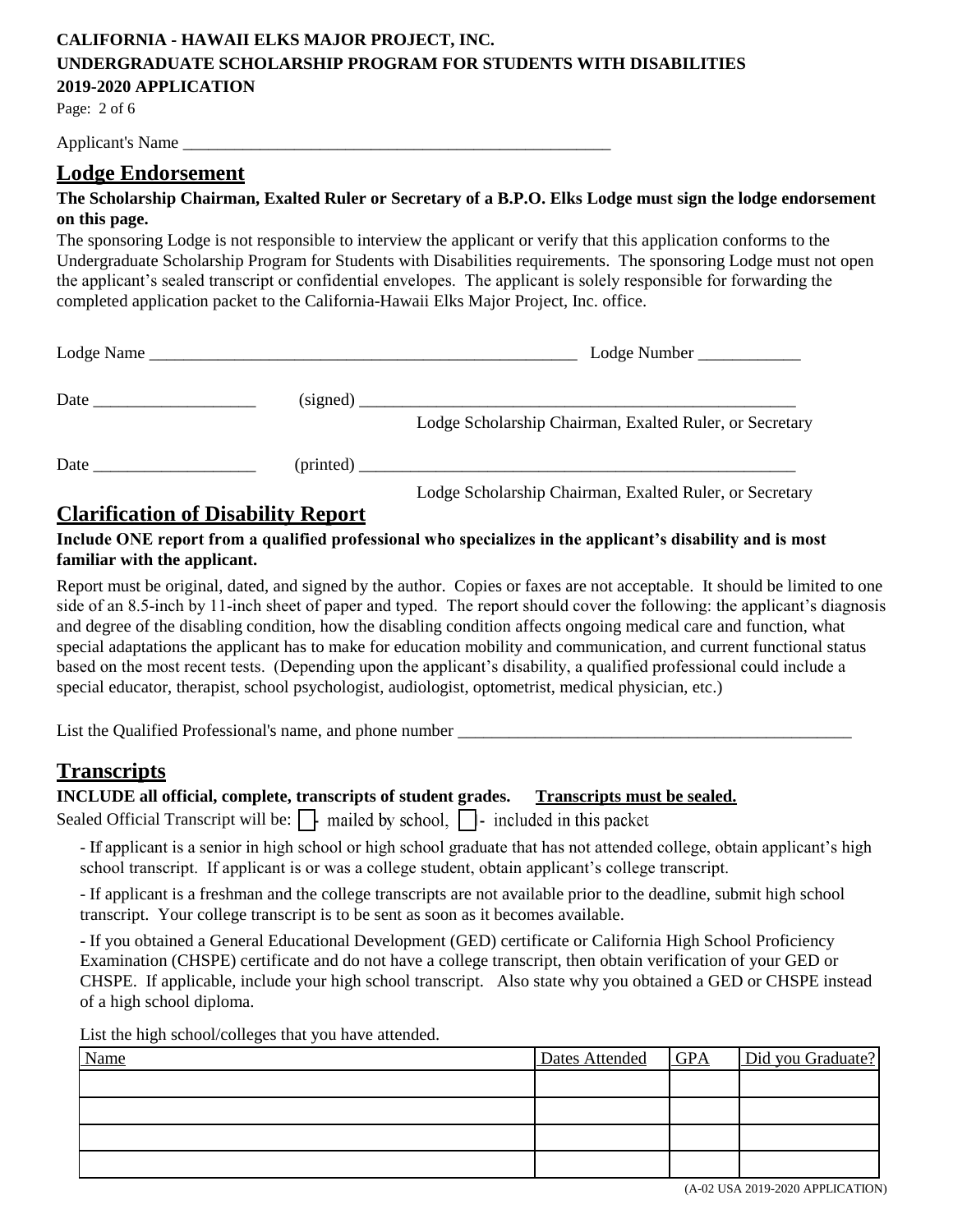Page: 3 of 6

|                                                                         | Last       | First Middle Initial |                                                                                                                                                                                                          |
|-------------------------------------------------------------------------|------------|----------------------|----------------------------------------------------------------------------------------------------------------------------------------------------------------------------------------------------------|
|                                                                         |            |                      |                                                                                                                                                                                                          |
|                                                                         |            |                      |                                                                                                                                                                                                          |
|                                                                         | MM/DD/YYYY |                      | Grade level in college beginning July 1st (approaching academic yr): [ Freshman; [ Sophomore; [ J-Junior; [ Senior                                                                                       |
| Have you previously applied for this scholarship? $\Box$ Yes, $\Box$ No |            |                      |                                                                                                                                                                                                          |
|                                                                         |            |                      | Are you currently a United States citizen and a California or Hawaii resident? $\Box$ - Yes, $\Box$ - No                                                                                                 |
|                                                                         |            |                      |                                                                                                                                                                                                          |
|                                                                         |            |                      |                                                                                                                                                                                                          |
|                                                                         |            |                      | To what degree does your disability affect your education, mobility and communication?<br>What special equipment, devices, and/or supportive services do you require? __________________________________ |
|                                                                         |            |                      | State your career goals.                                                                                                                                                                                 |
|                                                                         |            |                      |                                                                                                                                                                                                          |
|                                                                         |            |                      |                                                                                                                                                                                                          |
|                                                                         |            |                      | ,我们也不能在这里的人,我们也不能在这里的人,我们也不能在这里的人,我们也不能在这里的人,我们也不能在这里的人,我们也不能在这里的人,我们也不能在这里的人,我们也                                                                                                                        |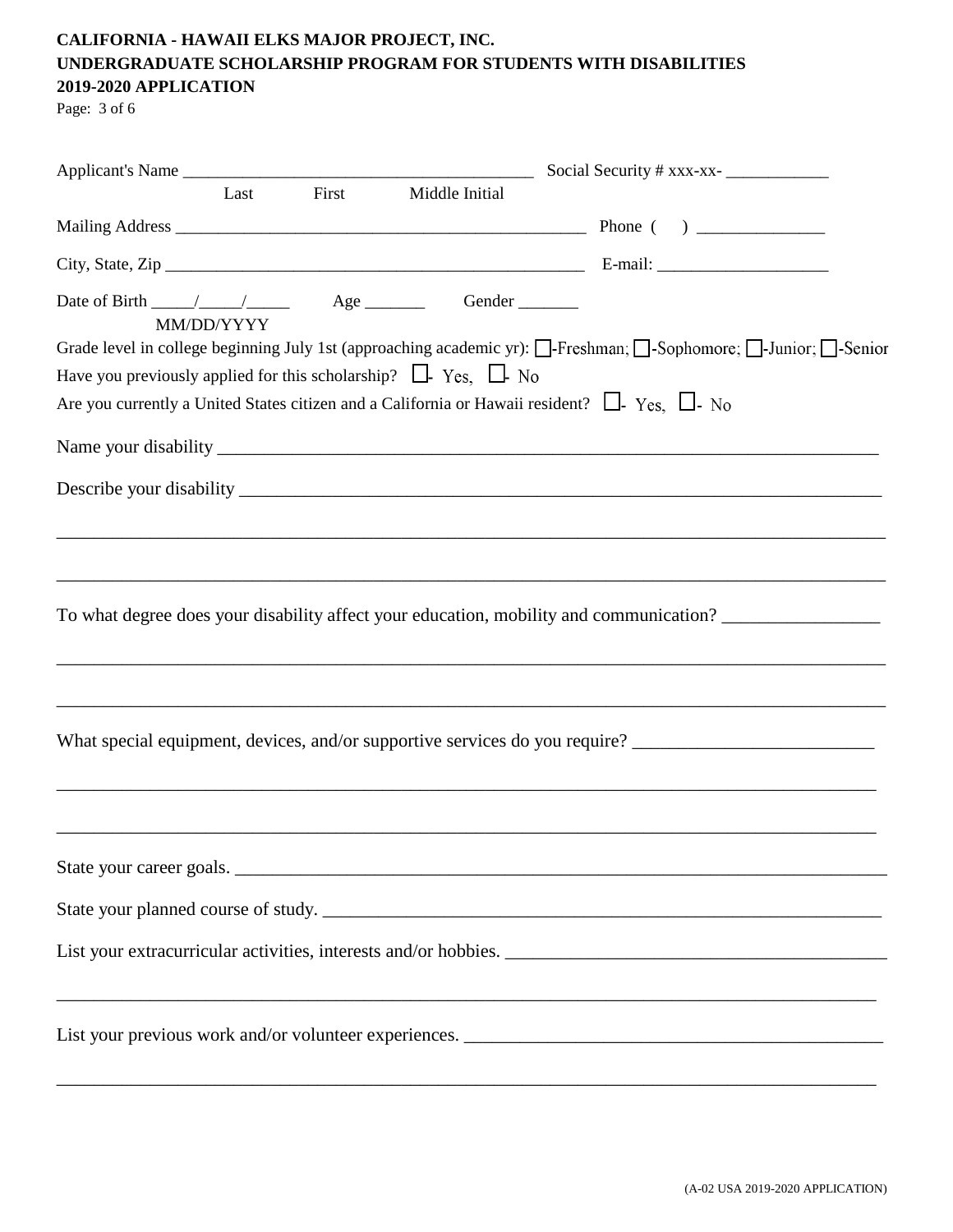Page: 4 of 6

# **Self-Evaluation Essay**

Prepare an Essay. This essay must be written in your own words. Try not to be redundant by repeating the information already addressed on this application.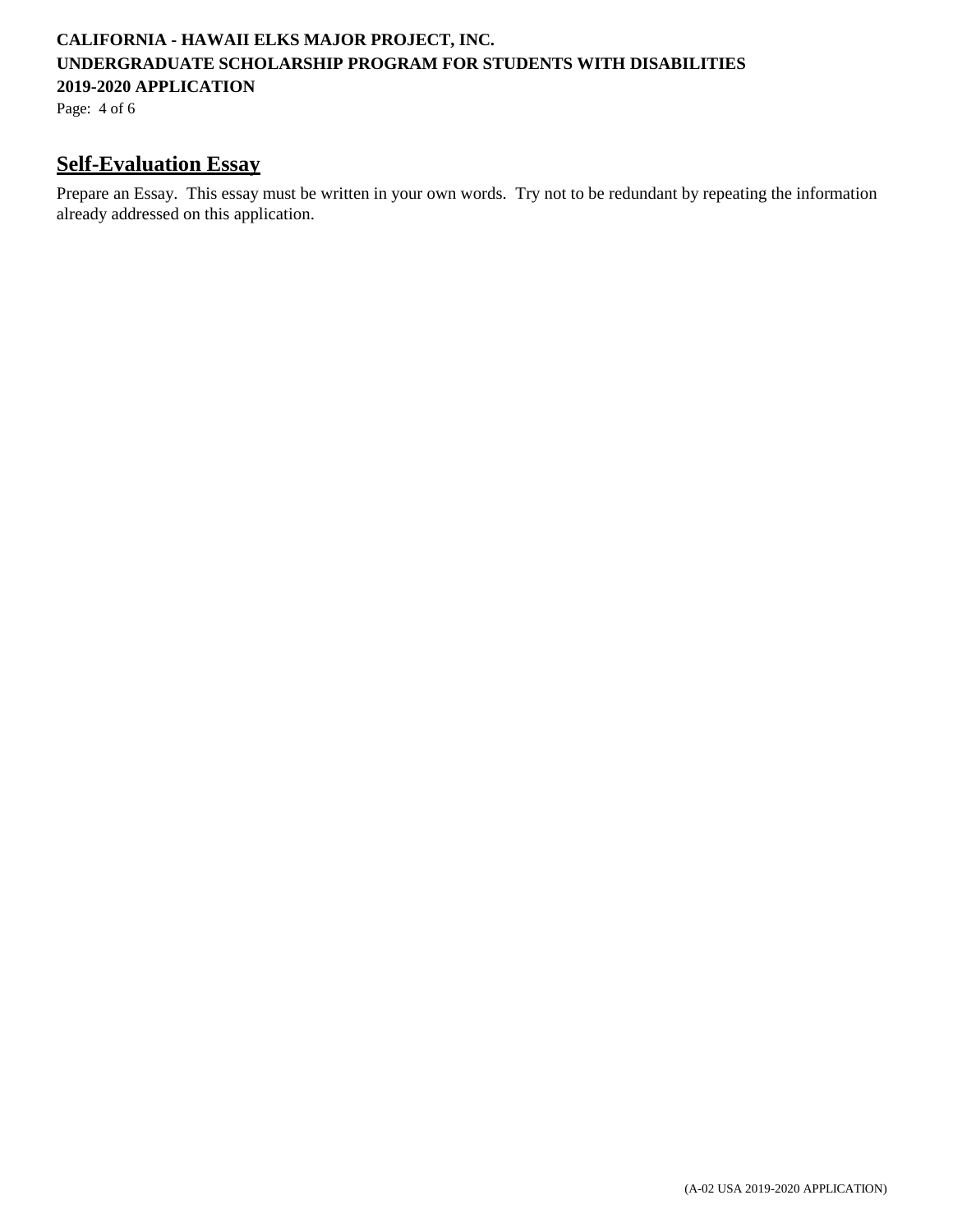Page: 5 of 6

# **Determine Independent or Dependent Student Status**

 $\Box$  Claiming Independent Status:

Applicant is considered an independent student if at least one of the criteria listed below applies to you. If you think you have unusual circumstances that would allow you to claim Independent Student Status, even though none of the below criteria applies to you, it is mandatory that approval be obtained to claim Independent Student Status by calling the Fresno office at (559) 255-4531.

If claiming Independent Student Status, check the criterion that applies:

- $\Box$  I will be 21 years of age prior to the upcoming academic year.
- $\Box$  I am married.
- $\Box$  I have legal dependents other than a spouse.
- $\Box$  I am an orphan or ward of the court (or was a ward of the court until age 18).
- $\Box$  I am a veteran of the U.S. Armed Forces.
- $\Box$  I have received approval from the Scholarship Committee to claim independent student status.

Applicant's Occupation  $\blacksquare$ 

Spouse's Name \_\_\_\_\_\_\_\_\_\_\_\_\_\_\_\_\_\_\_\_\_\_\_\_\_\_\_\_ Occupation \_\_\_\_\_\_\_\_\_\_\_\_\_\_\_\_\_\_\_\_\_\_\_\_\_\_\_\_\_\_\_\_\_\_\_\_\_

 $\Box$ - Claiming Dependent Status:

The following are guidelines to determine which custodial parent's information should be used and who MUST SIGN the appropriate section of this application.

- If applicant's parents are both living together, use both.

- If applicant's parents have divorced or separated use the parent who provided the most financial support during the last 12 months. If that parent is remarried as of today, use that parent and the person whom that parent married.

-If applicant's parent is widowed or single, use that parent. If applicant's widowed parent is remarried as of today, use that parent and the person whom that parent married.

Custodial Parent \_\_\_\_\_\_\_\_\_\_\_\_\_\_\_\_\_\_\_\_\_\_\_\_\_\_\_\_\_\_\_\_\_\_\_\_\_ Occupation \_\_\_\_\_\_\_\_\_\_\_\_\_\_\_\_\_\_\_\_\_

Custodial Parent \_\_\_\_\_\_\_\_\_\_\_\_\_\_\_\_\_\_\_\_\_\_\_\_\_\_\_\_\_\_\_\_\_\_\_\_\_ Occupation \_\_\_\_\_\_\_\_\_\_\_\_\_\_\_\_\_\_\_\_\_

| <b>Financial Analysis</b>                                                                                                   | Applicant and<br>Spouse | Custodial<br>Parent(s) |
|-----------------------------------------------------------------------------------------------------------------------------|-------------------------|------------------------|
| A. 2018 Annual Income (earned from work)                                                                                    |                         |                        |
| B. Other taxable income from 2018 IRS 1040 (all schedules)                                                                  |                         |                        |
| C. Adjusted gross income from 2018 IRS 1040                                                                                 |                         |                        |
| D. All non-taxable income not included above (including SSI/SSA,<br>pensions, alimony, child support, interest income, etc) |                         |                        |
| Gross Income Total $(C + D)$  \$                                                                                            |                         |                        |
| Value of bank accounts, other investments (CD, stocks, bonds, etc.<br>E.                                                    |                         |                        |